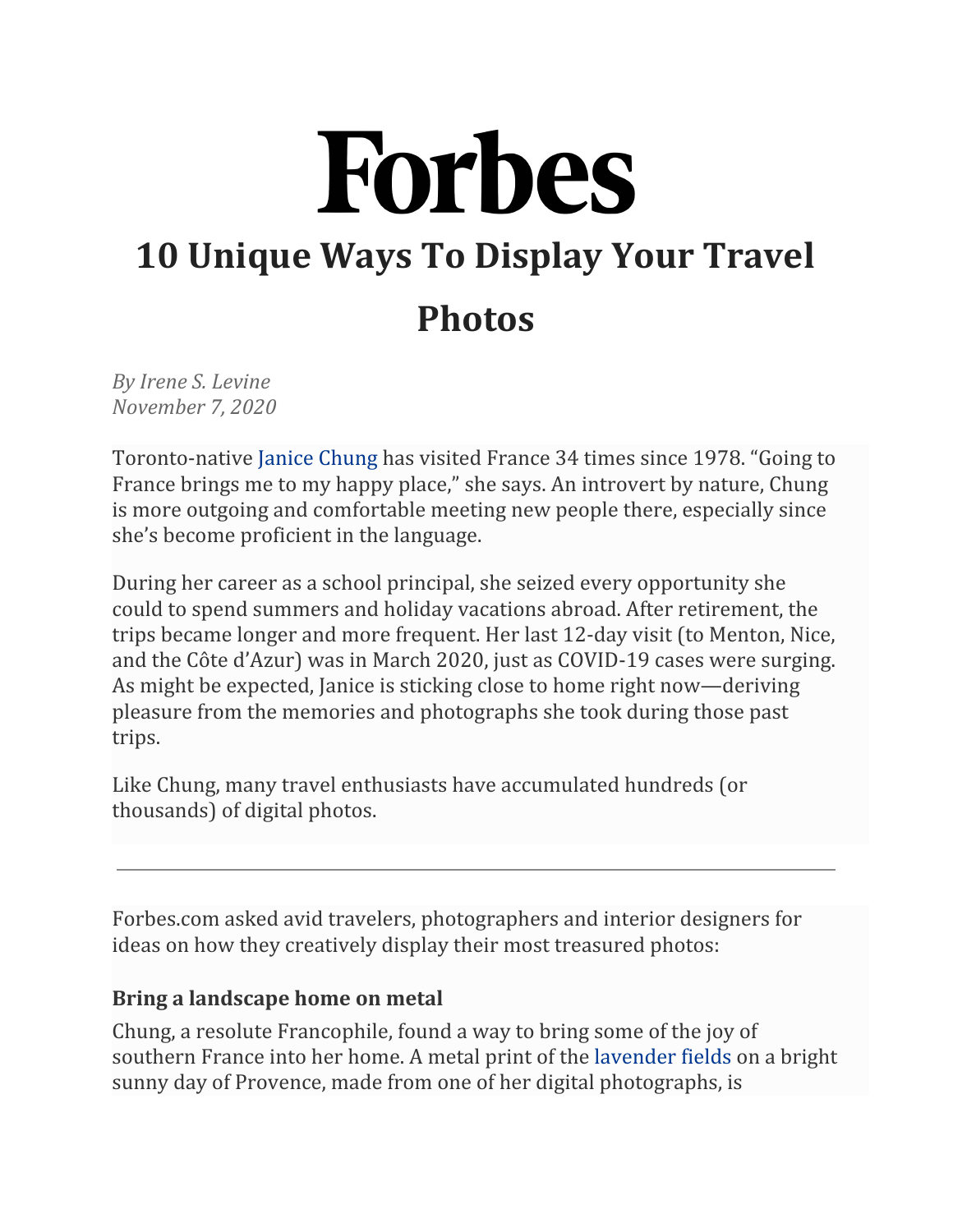prominently displayed above her fireplace mantle. It was relatively inexpensive, made at a local [camera](https://www.henrys.com/) shop.

#### **Print a series of coffee table books**

"I wanted to brighten the predicament of living in a no-travel world right now," says photographer and wanderer Louise [Trotter.](https://www.louisetrotter.photo/about-me) She did that by displaying books with her own photos and stories on shelves, as they might appear in a library.

The 10x10-sized collection has a uniform look although the books vary in length based on the particular trip. She uses Shutterfly, one of many photo services that print and bind photo books professionally. Although more likely to share them with family and friends pre-pandemic, she enjoys looking at them, "leafing through the images and memories," she says.

#### **Design a pentaptych gallery wall**

Houston-based interior designer Pamela O'Brien of Pamela Hope [Designs](https://pamelahopedesigns.com/) often creates gallery walls for her clients. In one installation, she hung the client's photos up and down a hallway almost from floor to ceiling. "It created a bohemian, interactive gallery because everyone loves to peruse the shots and figure out which ones are new," she says.

However, one of the most interesting ideas she's come across was a design by her colleague, photographer Donna [Carnahan,](https://www.linkedin.com/in/donna-carnahan-3a0955b/) who took an original photograph and turned it into an asymmetric five-piece canvas. "It's a very fresh and clever way to display a treasured photo," says O'Brien. "Dividing a photo into segments makes the display feel more custom and creates movement and interest."

"A professional photographer might use Photoshop to lay out the image, and choose the sizes and shapes of the individual photos," she adds. Her do-it-yourself tips for a gallery look: Have good-quality prints professional framed in the same style or purchase matching frames. White mats make for a polished, finished look.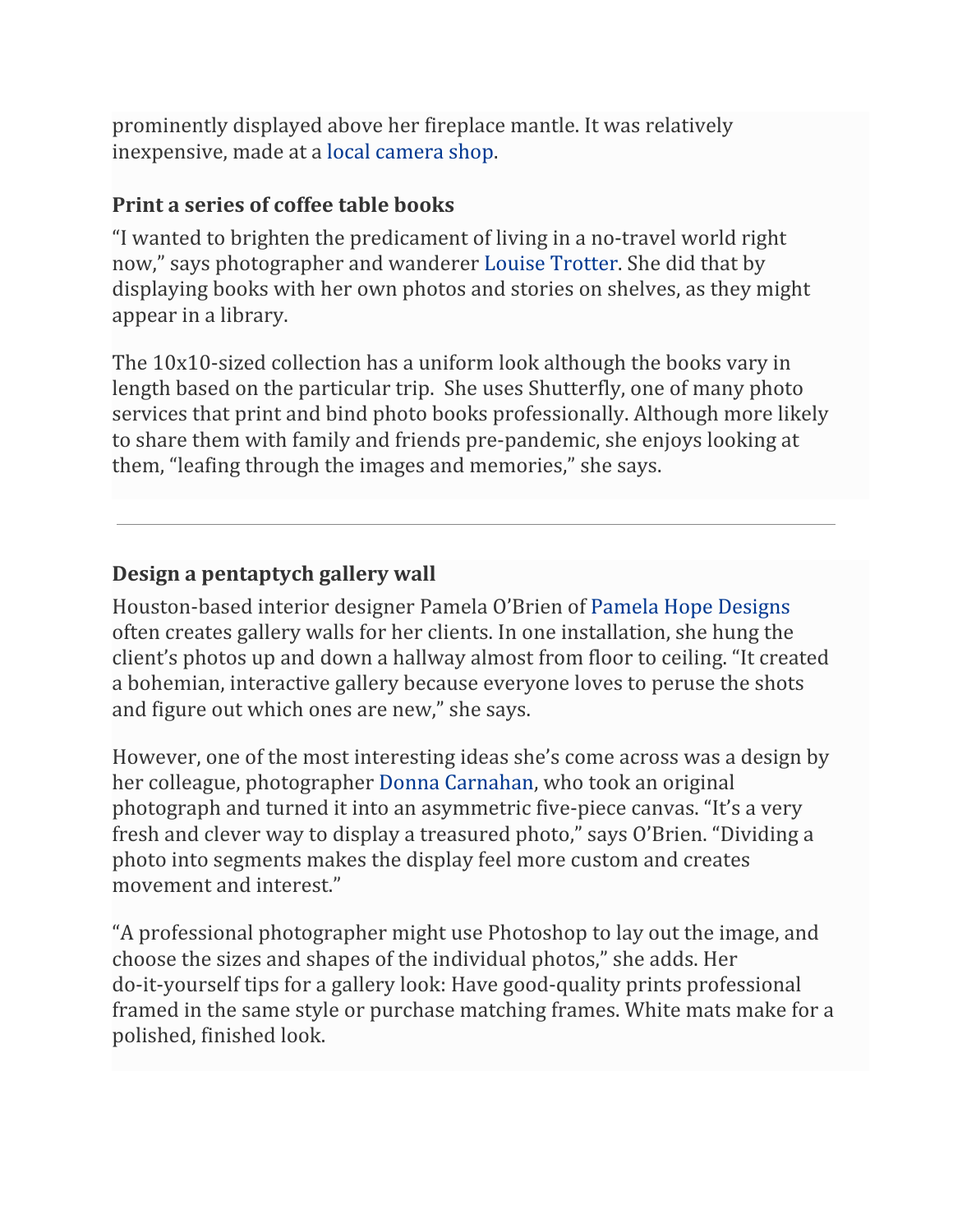#### **Create a collage corner**

Even if you don't have a wall to spare, you probably have a corner. Denver-based Kelly Vo and her husband are owners of Brave [Africa,](https://braveafrica.com/) a Botswana safari business. Vo found the perfect spot for inspiration above her desk in her home office.

"We wanted to highlight our love for Botswana, wildlife and the safari experience," she says. She calls it her "Ode to Africa" corner, covered with small knick-knacks she picked up on travels coupled with favorite safari photos. The black and white hippo is from the couple's first safari.

"My goal was to design something that made me smile and think about all the reasons I am passionate about work. I also wanted a backdrop that would look good on camera since I use the area to film YouTube videos," she says. She used floating shelves and started mixing and matching picture frames until she achieved the look she was aiming for.

#### **Seize an anywhere-you-can placement**

Brie [Shelly](https://www.brieshelly.com/), a travel advisor based in Boston, is passionate about her work so it's not surprising that her home is filled with the photos she's taken over the years. "Each room has its own theme, and years of learning from my parents, who both work in design industries, has paid off," she says. Oddly, one of her favorite gallery spots is her windowless guest bathroom that needed brightening up. "It's off a long hallway covered with photos so we wanted to continue the theme," she says.

The large photo is from a stay in Cambodia at Shinta Mani Wild, this past February, before the pandemic picked up; the small photo is from a travel partner in Zimbabwe.The bookshelf holds a number of travel souvenirs, including elephants with bells on them from northern Thailand. "The elephant was a lucky find by my husband years ago, which we have since named 'Fred,'" she says.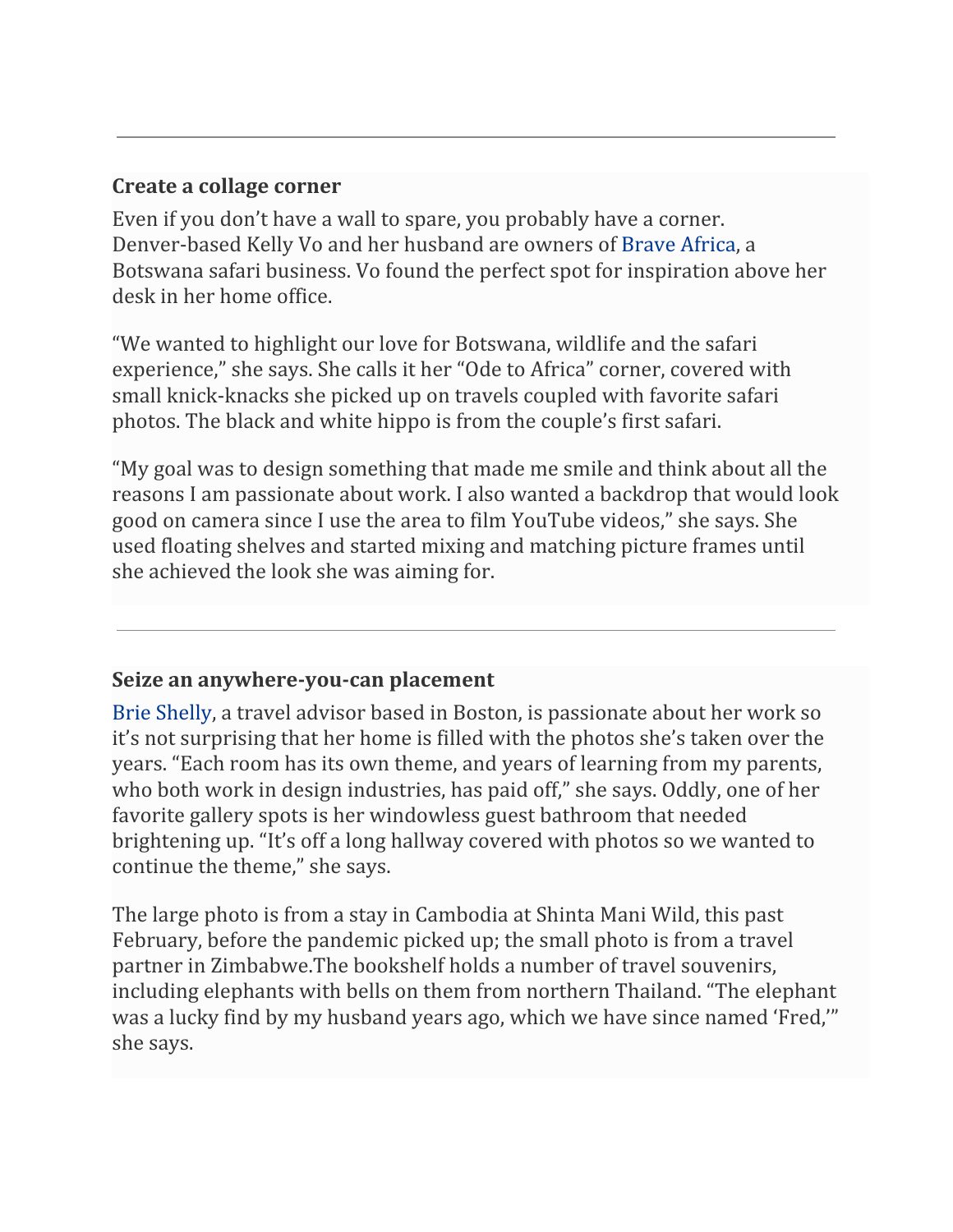## **Turn a print into glass**

Abhi Lokesh is the CEO/co-founder of [Fracture](https://fractureme.com/), a Florida-based photo printing company that turns travel photos into frameless glass pieces of art, suitable for wall displays or placement on an easel. To create each handcrafted piece, vibrant colored inks are sprayed directly on glass that is overlaid with an invisible protective coating. A bright, opaque layer of white ink, applied directly beneath the colored layer, adds richness and depth.

These photos offer a clean, contemporary look. Eco-travelers will especially appreciate that the carbon-neutral company uses minimalist packaging and a recycle-friendly manufacturing process. Also available from Fracture: Physical and digital gift cards for friends and family.

## **Span the globe surrounded by photos**

"I've traveled to about 26 countries and take photos everywhere," says travel blogger [Lauren](https://www.alwaysfindadventure.com/) Cirkot. "I'm always looking for ways to display them. Cirkot bought her sculptured metal wall map from Etsy a few years ago but says that many sellers offer similar versions if you enter the term "world map metal."

The photos are hung from strings connected to the closest continent where the photo was taken, and hangs on the bedroom/office wall of Cikot's studio apartment in Connecticut.

#### **Tile the walls**

Travel photographer and writer [Laura](https://www.lauragrier.com/Home) Grier and her boyfriend had a hard time choosing which of the many hundreds of travel photos to display. They decided to pick one from each journey and mount it on an 8x8 foam core square. The "tiles" are lightweight, colorful, inexpensive (about \$14 each), and can be easily removed as they're hung with double-sided sticky tape.